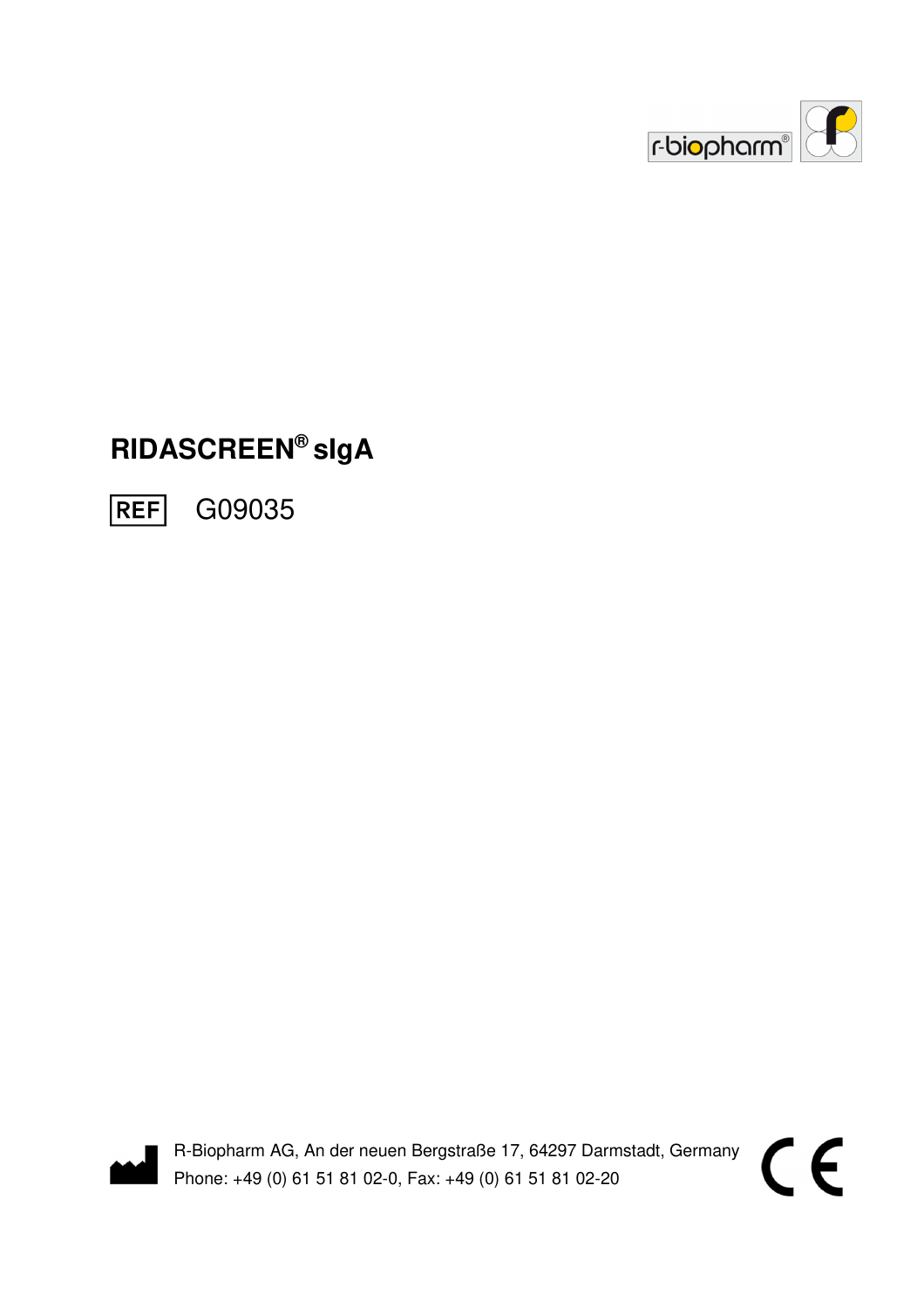#### **1. Intended use**

For *in-vitro* diagnostic use. RIDASCREEN<sup>®</sup> sIgA is an enzyme immunoassay for the quantitative detection of human secretory IgA (sIgA) in stool samples.

#### **2. Summary and explanation of the test**

IgA is the most heterogeneous of all human immunoglobulins. IgA antibodies are present in external body fluids and form a major barrier of defense against pathogens.

Fecal concentrations of sIgA can provide information on the autoimmune status of the intestinal mucosae.

IgA occurs in a monomeric (mIgA), polymeric (pIgA) and dimeric secretory form (sIgA). The formation of secretory IgA is independent of serum IgA synthesis. Secretory IgA consists of two (monomeric) IgA molecules, a J chain, a secretory component (SC chain), and a polypeptide with a molecular mass of 70 kDa. The secretory component is synthesized by the epithelial cells of the mucosae of the gastrointestinal, respiratory, and urogenital tracts and of the salivary, lacrimal, and mammary glands. The plasma cells in the subendothelial space of the mucosae secrete a complex consisting of two IgA molecules linked to each other via the J protein. This complex then binds to the secretory component, which is located on the surface of the epithelial cell. After binding, the sIgA is selectively transported through the epithelial cell by means of epithelial receptors and excreted on the surface of the mucosae by exocytosis. In this way, secretory IgA (sIgA) is transported in large quantities, e.g., to the surface of the intestinal mucosae. Secretory IgA can, however, also be found in other body secretions such as mother's milk, saliva, tears, and nasal and tracheobronchial mucus.

The determination of sIgA concentrations in stool can provide information about the functional status of gut-associated lymphoid tissue (GALT), which is the immune system of the intestine. sIgA is an indicator of the secretory performance and stimulation level of plasma cells in the intestinal submucosa.

A sIgA deficiency is reflective of decreased intestinal mucosal immune defense activity, whereas increased sIgA levels indicate that activity of the intestinal immune system is increased.

Considering the strong anti-inflammatory properties of IgA, increased fecal concentrations of sIgA suggest the presence of local inflammatory responses in the intestinal mucosa.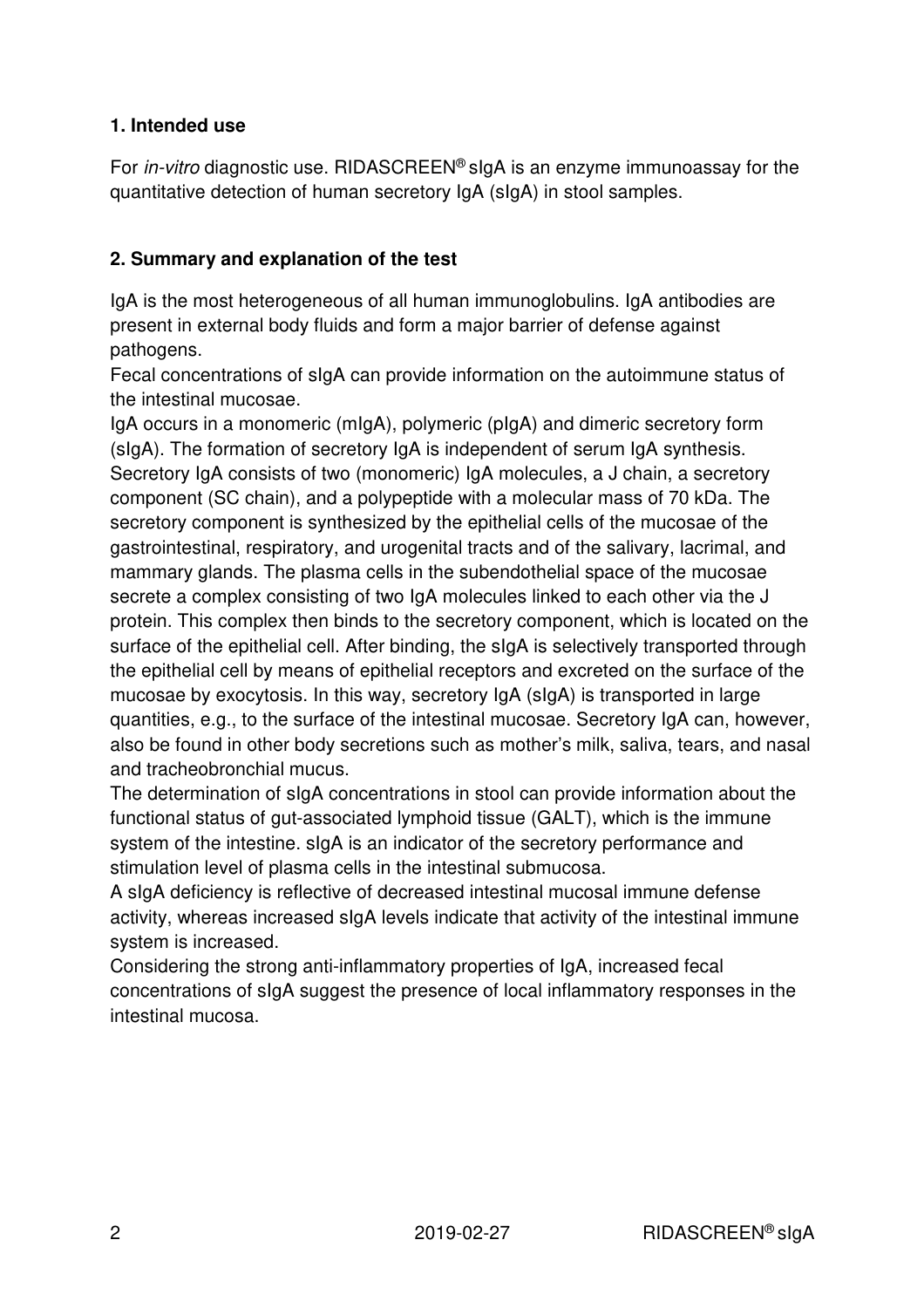RIDASCREEN® sIgA for rapid and reliable detection of:

- Functional status of the gut-associated lymphoid tissue (GALT)
- Decreased sIgA level: reduced activity of the gut-associated immune system
- Increased sIgA level: increased activity of the gut-associated immune system
- Impaired immunological barrier function of the intestinal mucosa (increased susceptibility to infection, allergic disease)
- Local inflammation of the intestinal mucosa
- Autoimmune diseases

#### **3. Test principle**

In RIDASCREEN® sIgA, specific antibodies are used in a sandwich-type method. The surface of the well of the microtiter plate is coated with a specific antibody against epitopes of human sIgA. A suspension of the stool sample to be tested is pipetted into a well of the microtiter plate and incubated. This is followed by a washing step and a second incubation together with a monoclonal antibody that is conjugated with horseradish peroxidase. In the presence of sIgA, the immobilized antibody, sIgA antigen, and conjugated antibody form a sandwich complex. Unbound enzymemarked antibodies are removed in a subsequent washing step. In positive samples, after the addition of a substrate, the bound enzyme changes the colorless solution in the wells of the microtiter plate to a blue solution. The addition of a stop solution changes the color from blue to yellow. The measured absorbance is proportional to the sIgA concentration present in the sample.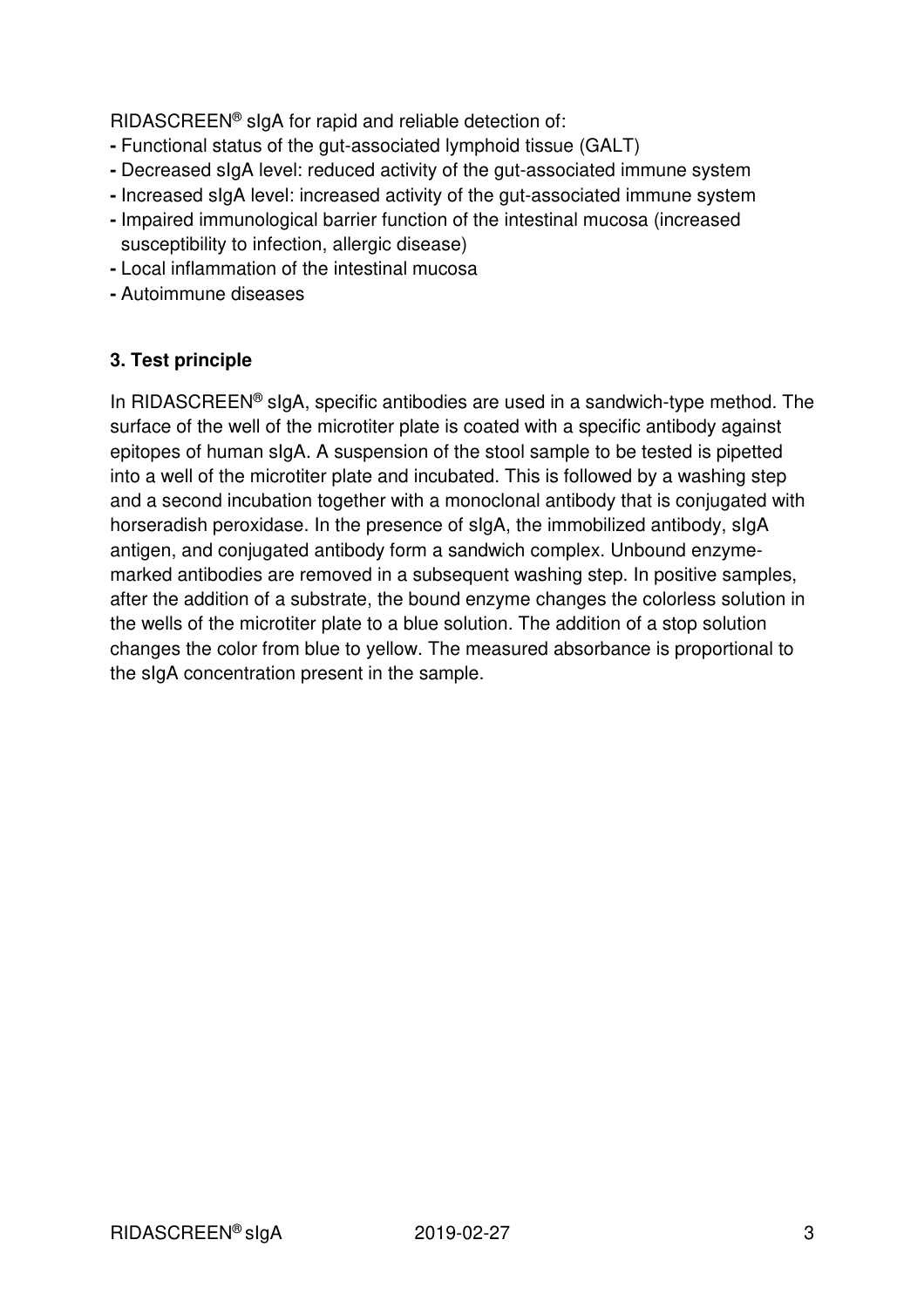## **4. Reagents provided**

The reagents in the kit are sufficient for 96 determinations.

| Plate        | 96<br>assays     | Microtiter plate, 12 microtiter strips (breakable) in a strip<br>holder; coated with polyclonal antibodies (from rabbits)<br>against secretory IgA                                            |
|--------------|------------------|-----------------------------------------------------------------------------------------------------------------------------------------------------------------------------------------------|
| Extract 10x  | $100$ ml         | Extraction and dilution buffer (10x conc.); for extraction<br>and primary dilution of stool samples; phosphate-<br>buffered NaCl solution; contains 0.1 % Tween und 0.1 %<br>NaN <sub>3</sub> |
| Diluent   3  | 100 ml           | Sample dilution buffer 3 (for final dilution), protein-<br>buffered NaCl solution; contains 0.1 % NaN <sub>3</sub> ; ready for<br>use, dyed red                                               |
| Wash buffer  | 100 ml           | Wash buffer 10x (10x concentration); phosphate-<br>buffered NaCl solution; contains 0.1 % thimerosal                                                                                          |
| Calibrator   | $1 \text{ ml}$   | Calibrator (for standard calibration); contains 0.1 %<br>NaN <sub>3</sub> ; ready for use                                                                                                     |
| High control | $1 \text{ ml}$   | High control; contains 0.1 % NaN <sub>3</sub> ; ready for use                                                                                                                                 |
| Low control  | $1 \text{ ml}$   | Low control; contains 0.1 % NaN <sub>3</sub> ; ready for use                                                                                                                                  |
| Conjugate    | $12 \mathrm{ml}$ | Peroxidase conjugated, monoclonal antibody (mouse)<br>against human slgA in stabilized protein solution; ready<br>for use                                                                     |
| SeroSC       | $12 \mathrm{ml}$ | Substrate; hydrogen peroxide/TMB; ready for use                                                                                                                                               |
| Stop         | $12 \text{ ml}$  | Stop solution; 1 N sulfuric acid; ready for use                                                                                                                                               |

Dangerous substances are indicated according to labeling obligations. For further details, please refer to the safety data sheets (SDS) at www.r-biopharm.com.

#### **5. Storage instructions**

All reagents must be stored at 2 - 8 °C and can be used until the expiry date printed on the respective label. The diluted wash buffer and the diluted extraction buffer can be used for a maximum of 4 weeks when stored at 2 - 8 °C. Microbial contamination must be prevented. After the expiration date, the quality guarantee is no longer valid. Use scissors to open the aluminum bag containing the microtiter strips, but take care to not tear off the clip seal. Any microtiter strips that are not required must immediately be sealed in the aluminum bag and stored at 2 - 8 °C. The colorless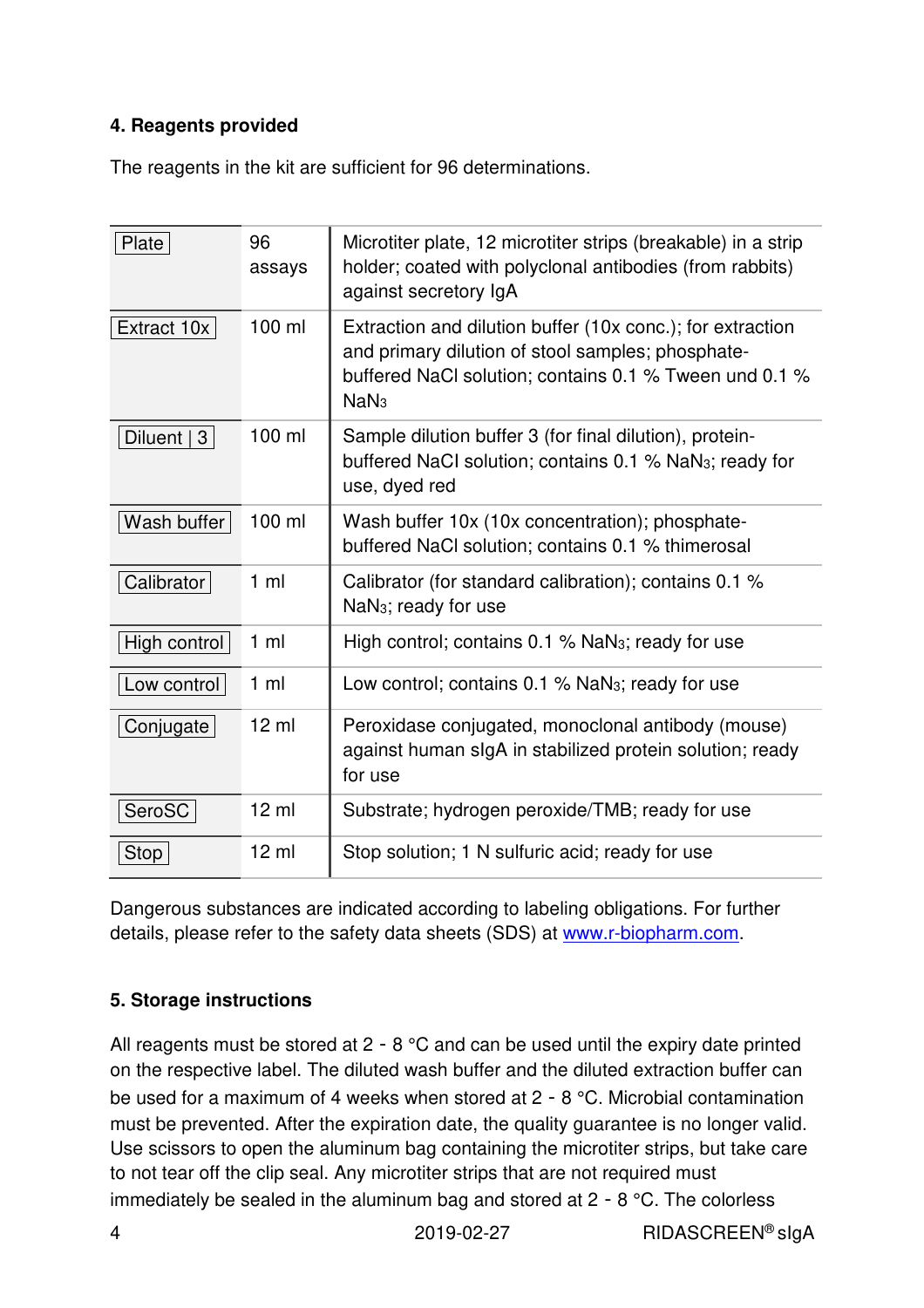substrate must also be protected from direct light to prevent it from decomposing or turning blue due to auto-oxidation. Once the substrate has turned blue, it must not be used.

### **6. Additional necessary reagents and necessary equipment**

#### **6.1. Reagents**

**-** Distilled or deionized water

## **6.2. Equipment**

- Microbalance
- Vortex mixer (optional, see 9.4.)
- Micropipette for 50 100 µl and 1 ml volumes
- Graduated cylinder (1,000 ml)
- Stopwatch
- Washing device for microtiter plates or multichannel pipettes (300 µl)
- Microtiter plate photometer (450 nm; reference filter ≥ 620 nm)
- Filter paper (lab wipes)
- Waste container containing 0.5 % hypochlorite solution

#### **7. Warnings and precautions for the users**

#### For in-vitro diagnostic use only.

This test must be carried out only by trained laboratory personnel. The guidelines for working in medical laboratories must be followed. Always adhere strictly to the user instructions for carrying out this test. Do not pipette samples or reagents using your mouth. Avoid contact with broken skin or mucous membranes. Wear personal protective equipment (appropriate gloves, lab coat, safety glasses) when handling reagents and samples, and wash hands after completing the test. Do not smoke, eat, or drink in areas where samples are handled.

For further details, see the safety data sheets (SDS) at www.r-biopharm.com. The stool samples should be handled as if potentially infectious, pursuant to the national safety requirements.

The wash buffer contains 0.1 % thimerosal as preservative. This substance must not be allowed to come into contact with skin or mucous membranes.

Calibrator, high control, low control, extraction and sample dilution buffer contain 0.1 % NaN3 as a preservative. This substance must not be allowed to come into contact with skin or mucous membranes.

Hydrogen peroxide (substrate) can cause chemical burns. Handle with care. The Stop solution contains 1 N sulphuric acid. Avoid contact with the skin and clothing. If the reagent comes into contact with your skin, rinse your skin off with water.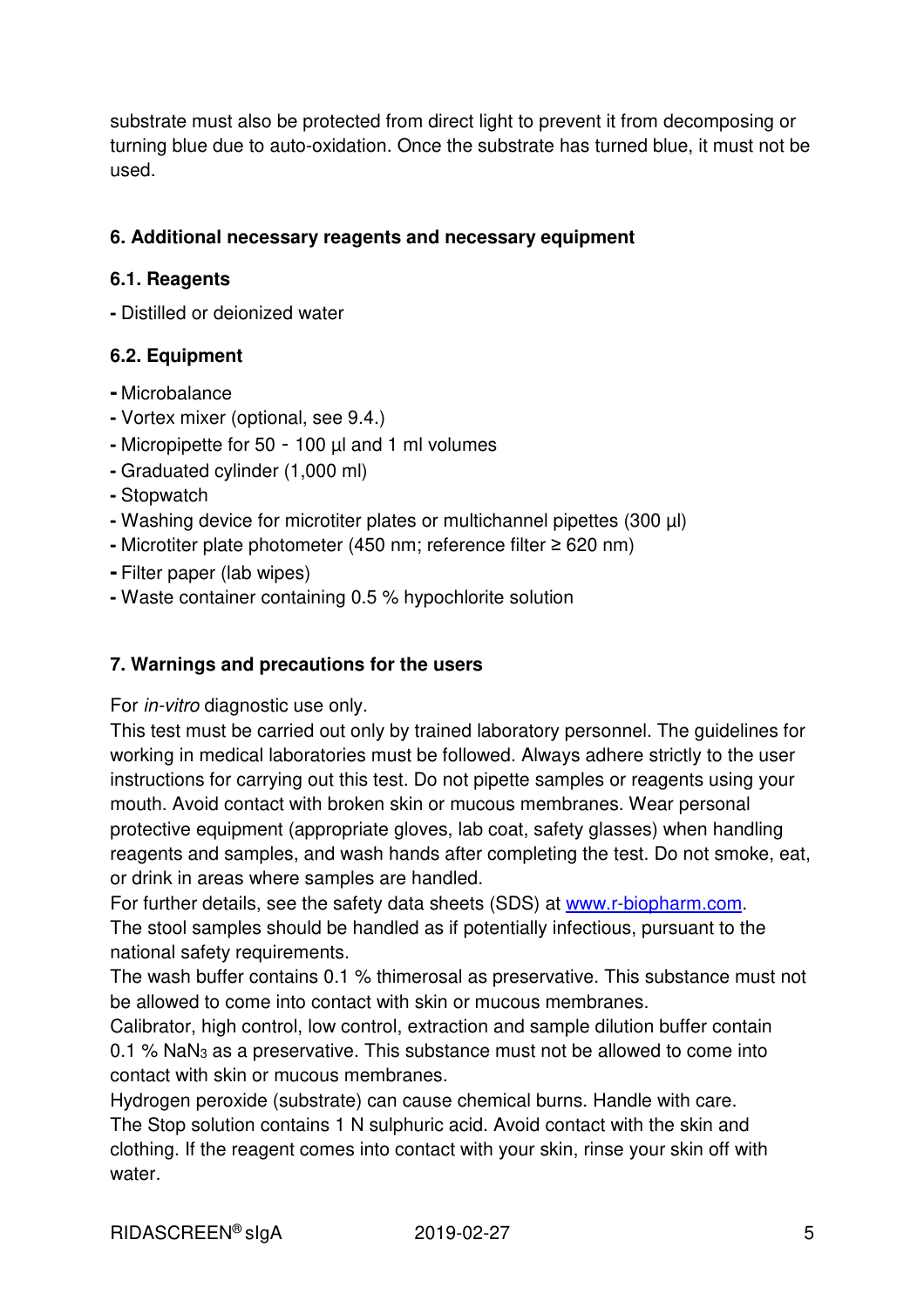All reagents and materials coming into contact with potentially infectious samples must be treated with suitable disinfectants or autoclaved at 121 °C for at least one hour.

CAUTION: To prevent the formation of toxic gases, any liquid waste containing stop reagent must be neutralized before adding to hypochlorite solution.

Users are responsible for proper disposal of all reagents and materials after use. For disposal, please adhere to national regulations.

## **8. Collection and storage of samples**

The stool samples should be transported chilled if possible and stored at 2 - 8 °C before testing. We recommend immediate preparation of the sample or storage at - 20 °C or colder. Avoid freezing and thawing the sample repeatedly. Stool samples should not be collected in transport containers that contain transport media with preservatives, animal sera, metal ions, oxidizing agents, or detergents since these may interfere with the RIDASCREEN® sIgA test.

## **9. Test procedure**

## **9.1. General information**

All reagents and the microtiter plate  $\sqrt{P}$  Plate must be brought to room temperature (20 - 25°C) before use. Once they have reached room temperature, remove the microtiter strips from the aluminum bag. Mix the reagents well immediately before use. After use, the unused microtiter strips (placed in sealed bags) and the reagents must be stored again at 2 - 8°C. Once used, the microtiter strips must not be used again. Do not use reagents or microtiter strips if the packaging is damaged or the containers are not tightly sealed. In order to prevent cross-contamination, the samples must be prevented from coming into direct contact with the kit components. The test must not be carried out in direct sunlight. We recommend covering the microtiter plate or sealing with plastic wrap to prevent evaporation losses.

## **9.2. Preparing the wash buffer**

Mix 1 part wash buffer concentrate Wash 10x with 9 parts distilled water (1:10). For this step, add 100 ml concentrate to a 1,000 ml measuring cylinder and fill with distilled water to 1,000 ml. Any crystals present in the concentrate should be dissolved beforehand through heating (water bath at 37 °C).

## **9.3. Preparing the extraction buffer**

Mix 1 part extraction buffer concentrate  $\vert$  Extract 10x with 9 parts distilled water (1:10). For this step, add 100 ml concentrate to a 1,000 ml measuring cylinder and fill with distilled water to 1,000 ml. Any crystals present in the concentrate should be dissolved beforehand through heating (water bath at 37 °C).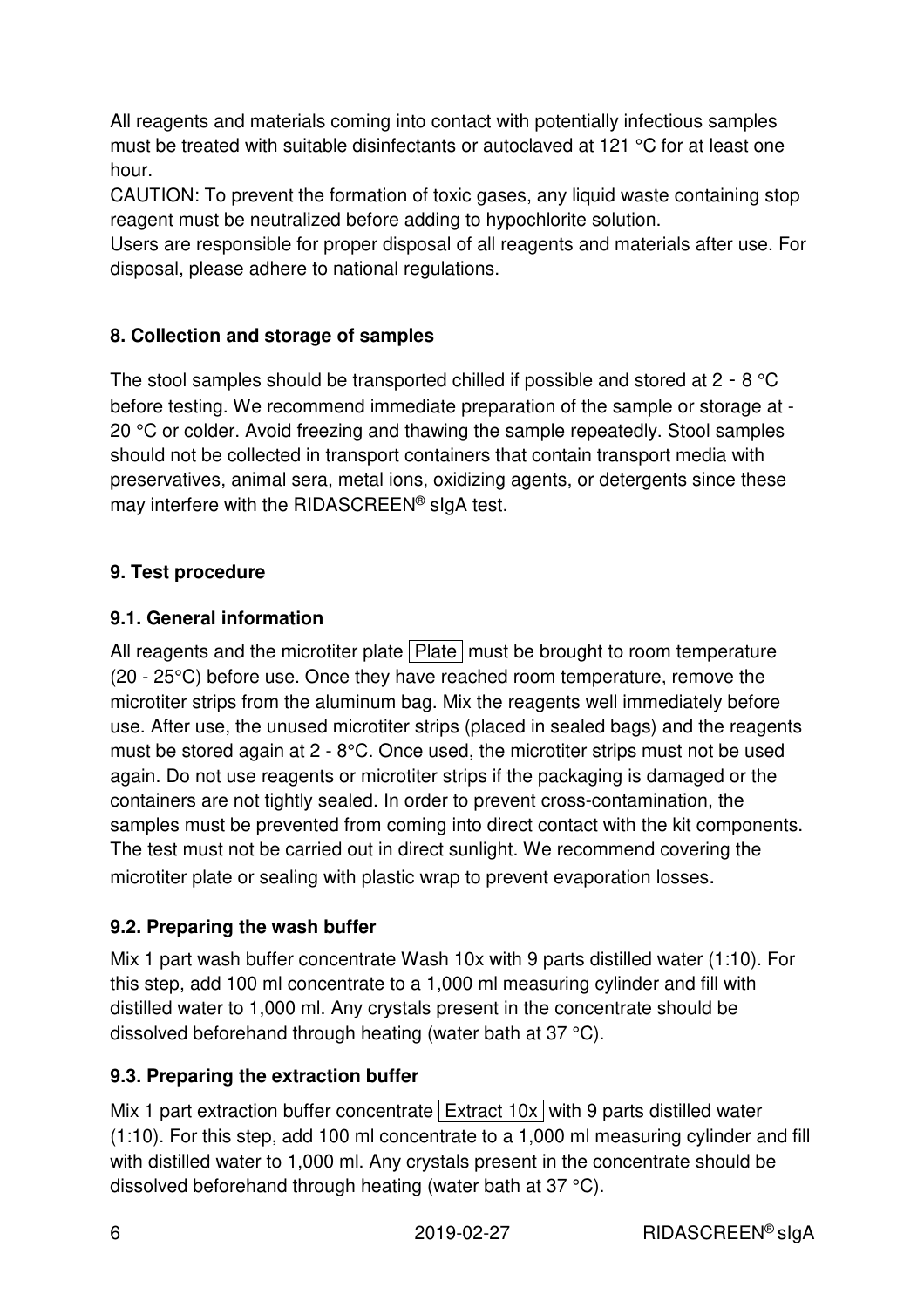## **9.4. Sample preparation**

#### **9.4.1. Sample weighing and suspension**

We recommend storing the stool samples at -20 °C until preparation. Frozen samples should be slowly brought to room temperature.

Weigh 100 mg of stool sample into a labeled test tube, and then add 5 ml of the diluted extraction buffer using a pipette (1:50 dilution).

Alternatively, between 80 and 130 mg of the stool sample is weighed out, and to ensure a constant dilution ratio (1:50), the volume of the diluted extraction buffer used varies depending on the weight of the stool sample (see Table 1).

| Sample weight [mg] | <b>Volume [ml]</b> |
|--------------------|--------------------|
| 80                 | 4.00               |
| 85                 | 4.25               |
| 90                 | 4.50               |
| 95                 | 4.75               |
| 100                | 5.00               |
| 105                | 5.25               |
| 110                | 5.50               |
| 115                | 5.75               |
| 120                | 6.00               |
| 125                | 6.25               |
| 130                | 6.50               |

**Table 1**: Data on the required amounts of diluted extraction buffer depending on the amount of stool weighed in (constant dilution factor of 1:50)

During re-suspension in a constant extraction buffer volume of 5 ml, the variable dilution factor must be taken into consideration in the calculation (see Table 2).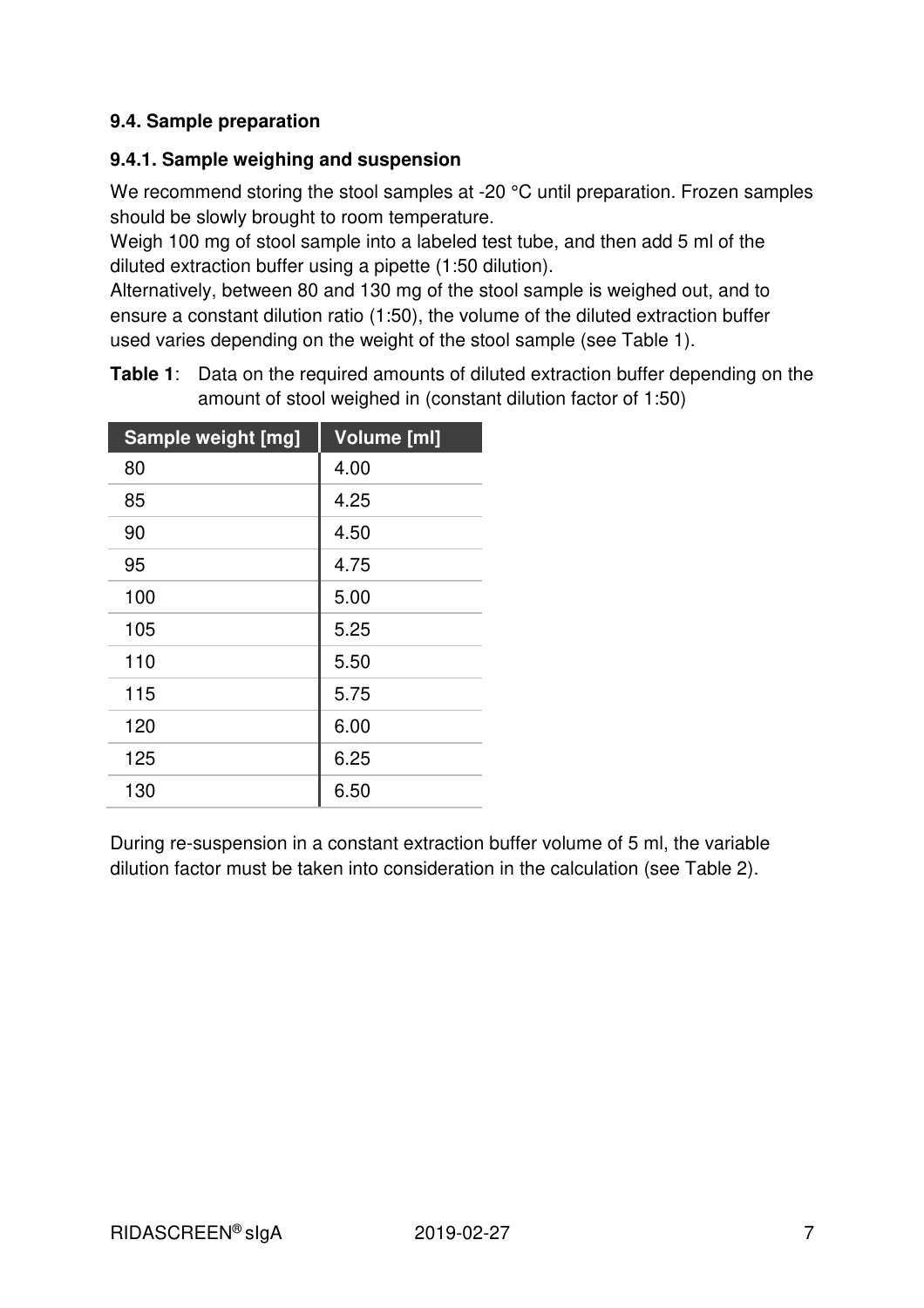**Table 2:** Data on the dilution factor with constant addition of diluted extraction buffer (5 ml), depending on the weight of the stool

| Sample weight [mg] | <b>Dilution factor</b> |
|--------------------|------------------------|
| 80                 | 62.50                  |
| 85                 | 58.82                  |
| 90                 | 55.55                  |
| 95                 | 52.63                  |
| 100                | 50.00                  |
| 105                | 47.62                  |
| 110                | 45.45                  |
| 115                | 43.45                  |
| 120                | 41.66                  |
| 125                | 40.05                  |
| 130                | 38.46                  |

The stool suspension is homogenized by thoroughly mixing it on a vortex mixer, regardless of the method used to weigh the stool sample. If the stool is in liquid form, use a pipette to draw exactly 100 µl and suspend it in exactly 5 ml diluted extraction buffer.

Then the homogenized suspension must be centrifuged for 10 minutes at least 3,000 g to settle out rough stool particles. The supernatant of the extract must be further diluted immediately for use in the assay. We recommend storing the aliquoted supernatant at -20 °C or colder.

# **9.4.2. Manual sample dilution**

Dilute 50 μl of the clarified supernatant (see 9.4.1) in 950 μl diluted extraction buffer  $(1:20)$  and vortex the sample. The sample is then further diluted by diluting 100 µl of the first dilution with 900  $\mu$  of RIDASCREEN<sup>®</sup> sample dilution

buffer Diluent  $\vert 3 \vert (1:10)$ , followed by vortexing. This final dilution of the stool sample (1:10,000) will be used in the test.

A suitable alternative method for the processing and homogenization of the sample material described above is the sample-preparation system supplied by the company. R-Biopharm AG will gladly provide special instructions on how to use this method on request.

# **9.4.3. Automatic sample dilution**

If the assay is to be run on the DSX automated ELISA system (Dynex Technologies, Inc.), the specific assay protocol required for this should be requested from R-Biopharm AG and applied to the system. The sample is then automatically diluted as described below.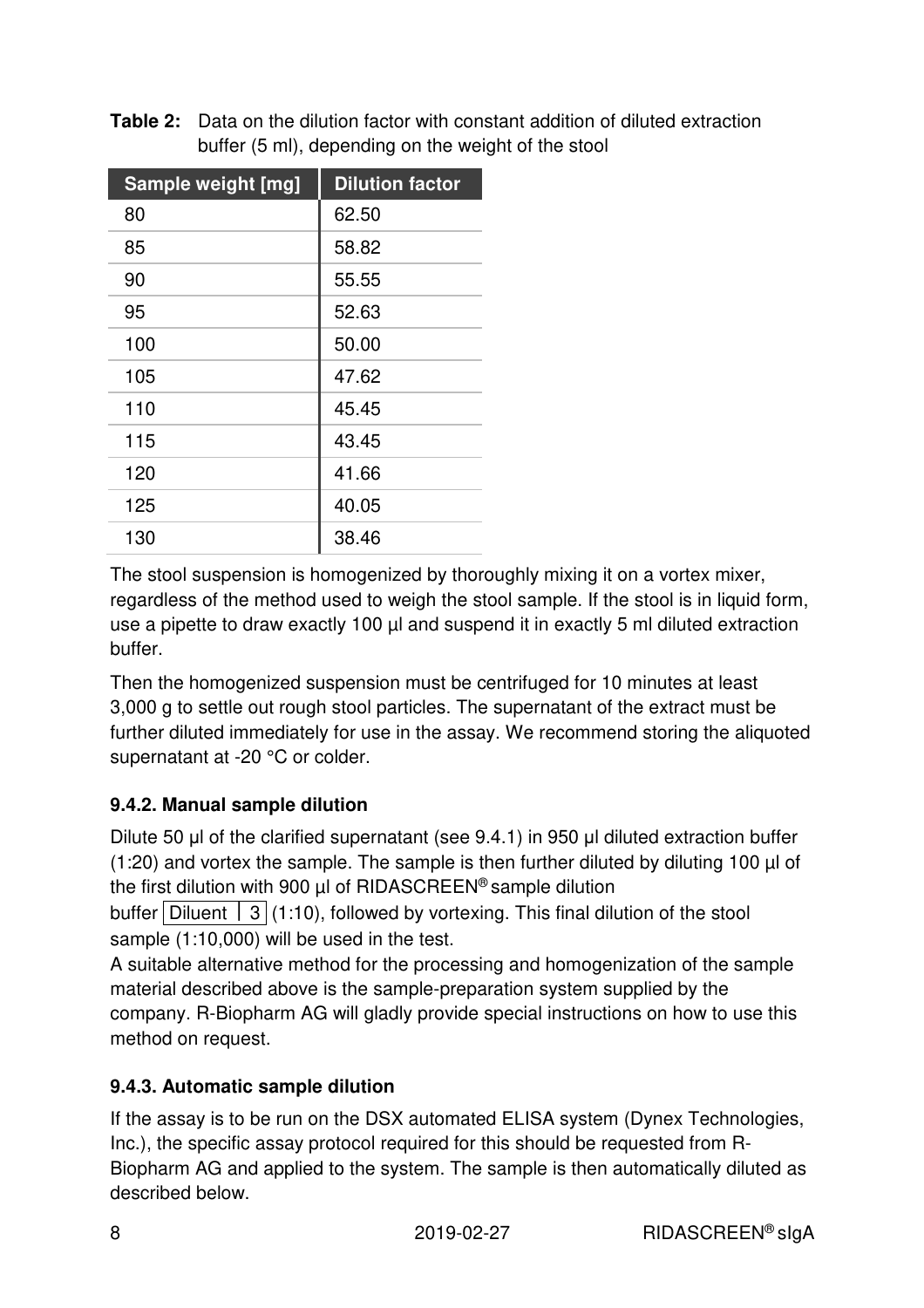25 µl of the clarified supernatant is pipetted by the automatic ELISA system into a deep-well plate and diluted with 975 µl of diluted extraction buffer (1:40). Two mixing cycles follow.

The required number of microtiter strips is placed in the strip holder for the RIDASCREEN® sIgA microtiter plate Plate.

Individual 20 µl volumes of the sample dilution are transferred from the deep-well plate to the RIDASCREEN<sup>®</sup> sigA microtiter plate  $\sqrt{P\|P\|}$  and diluted further with 80 µl of RIDASCREEN<sup>®</sup> sample dilution buffer Diluent  $\vert 3 \vert$  (1:5; final dilution 1:10,000). For instructions on how to perform the assay with other ELISA automated pipetting systems, please contact R-Biopharm AG.

## **9.5. First incubation**

After placing a sufficient number of wells in the holder, add 100  $\mu$  of calibrator Calibrator (in duplicate), RIDASCREEN® sample dilution buffer Diluent  $\begin{bmatrix} 3 \\ 1 \end{bmatrix}$  (= negative control), high control High control  $\begin{bmatrix} + \\ - \end{bmatrix}$  and the final stool sample dilutions being analyzed to the relevant wells. If used, add 100 µl of the low control  $\lfloor$  Low control  $\rfloor$  + to the test. Next, incubate the plate for one hour at room temperature (20 - 25°C).

## **9.6. First washing**

Careful washing is important in order to achieve the correct results and should therefore be carried out strictly in accordance with the instructions. The incubated substance in the wells must be emptied into a waste container containing the hypochlorite solution for disinfection. Next, tap the plate over absorbent paper to remove the remaining moisture. Then wash the plate 5 times using 300 µl diluted wash buffer each time (see 9.2). Make sure that the wells are emptied completely by tapping them out after each wash onto a dry and unused area of absorbent paper. When using a microplate washer, make sure that the machine is correctly adjusted to the type of microtiter plate being used. Furthermore, a stool suspension that is not completely particle-free before the first wash should be removed from the cavities manually by centrifuging in order to avoid clogging the wash needles. Also ensure that all of the liquid is aspirated during each washing stage. After washing for the last time, knock out the plate thoroughly onto clean absorbent paper or laboratory towels in order to remove any residual moisture.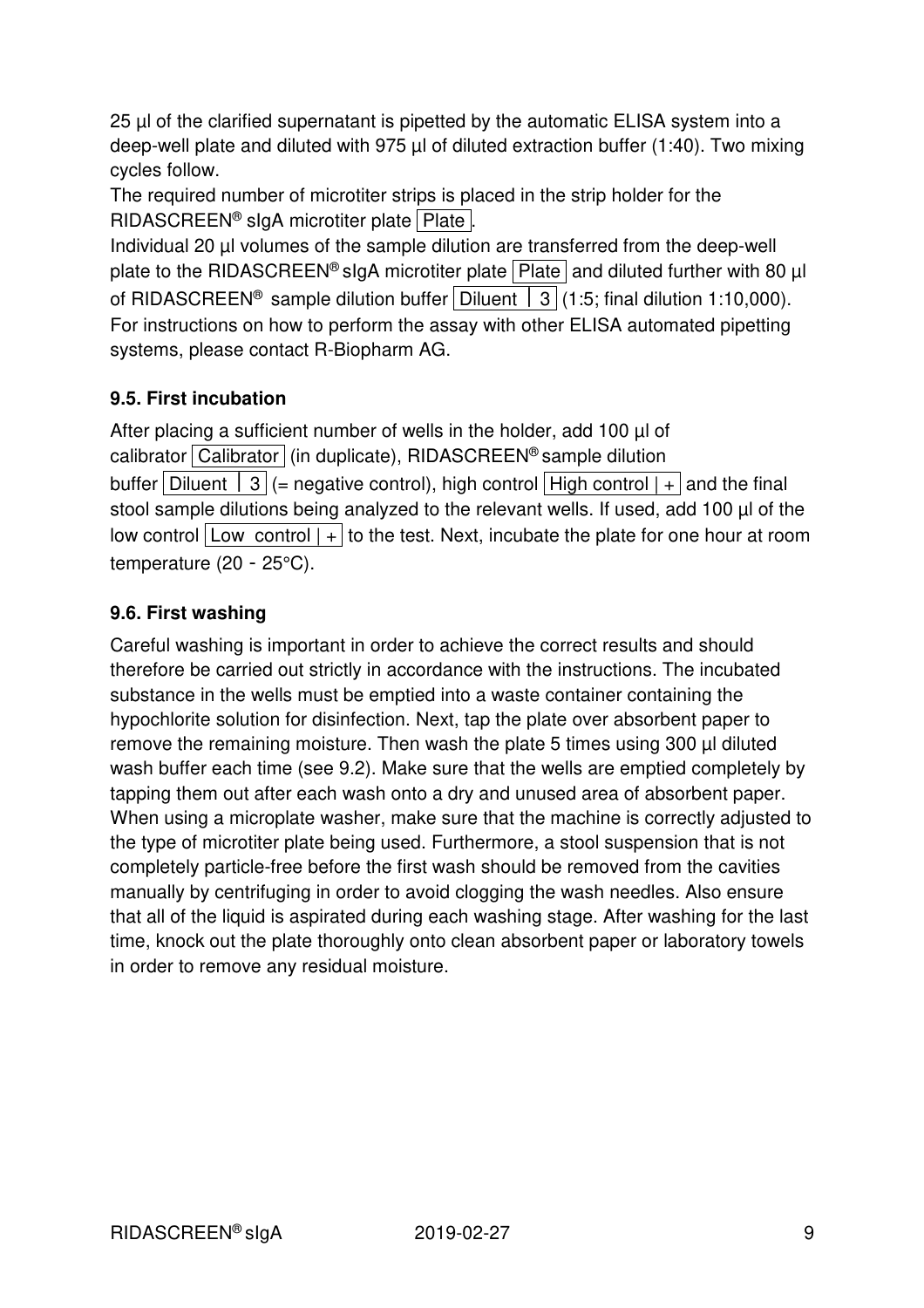## **9.7. Second incubation**

Add 100 μl conjugate Conjugate to each well. Next, incubate the plate for one hour at room temperature (20 - 25°C).

## **9.8. Second washing**

Following the incubation period, empty the conjugate in the wells into a waste container containing hypochlorite solution for disinfection. Next, tap the plate over absorbent paper to remove the remaining moisture. Then wash the plate 5 times using 300 µl wash buffer each time. Make sure that the wells are completely empty by tapping them out after each wash onto a dry and unused area of absorbent paper.

## **9.9. Third incubation**

Add 100  $\mu$  substrate SeroSC to each well. Then incubate the plate for 15 minutes in darkness at room temperature (20 - 25°C). Subsequently, stop the reaction by adding 50  $\mu$  Stop solution Stop to each well.

After mixing carefully (by tapping lightly on the side of the plate), measure the absorbance at 450 nm and at a reference wavelength of 620 nm.

Note: High-positive patient samples may cause black-colored precipitates of the substrate. These samples should be diluted 1:10 and used in the test again (see 9.5.) (final dilution of the stool sample: 1:10,0000).

## **10. Quality control — indication of instability or deterioration of reagents**

For quality control purposes, the calibrator  $\boxed{\text{Calibration}}$  (in duplicate), the RIDASCREEN<sup>®</sup> sample dilution buffer Diluent  $\parallel$  3 as a negative control, and the high control | High control  $| + |$  must be used every time the test is carried out to ensure the stability of the reagents and correct performance of the test. The use of the low control is optional.

The test has been performed correctly when the extinction mean (OD) of the negative control at 450 nm/620 nm is less than 0.05, and the averaged extinction mean (OD) of the calibrator is within the range indicated on the batch-specific data sheet. The high control must lie within the batch-specific concentration range on the data sheet.

When RIDASCREEN<sup>®</sup> slgA is processed on open, fully automated ELISA systems, the measured OD of the calibrator  $\boxed{\text{Calibration}}$  may deviate from the range indicated on the batch-specific certificate depending on the system. Even on fully automated ELISA systems, the high control | High control  $| + |$  is decisive for the validity of the test results and must therefore always be tested. It is not absolutely essential to use the low control  $\boxed{\text{Low control } | +}.$ 

Deviation from the required values, reagent turbidity, or blue coloring of the colorless substrate before adding to the wells may indicate that the reagents have expired. If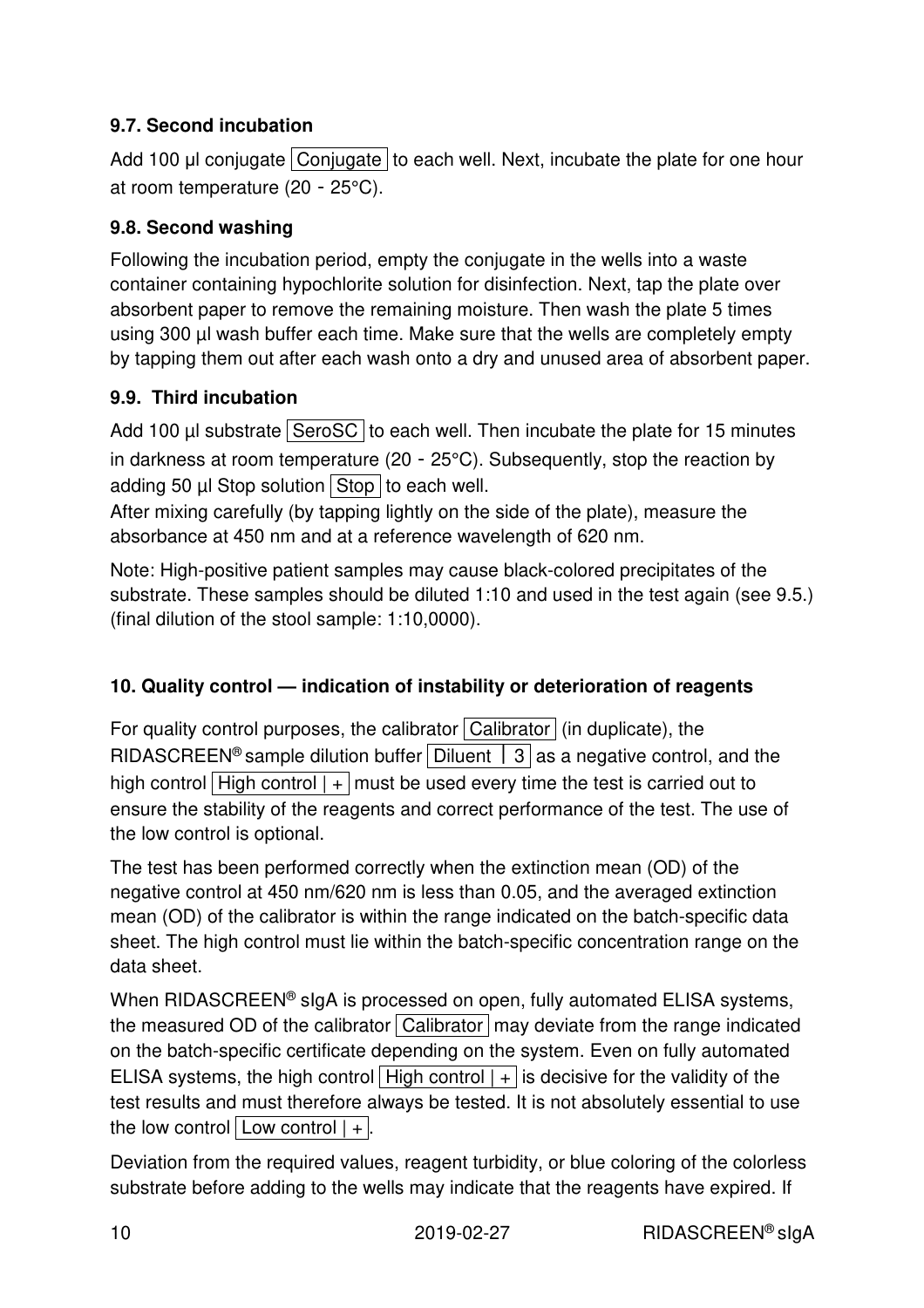the stipulated values are not met, the following points must be checked before repeating the test:

- Expiration date of the reagents used
- Functional performance of the equipment used (e.g., calibration)
- Correct test procedure
- Visual inspection of the kit components for contamination or leaks; a substrate solution that has turned blue must not be used.

If the conditions are still not met after repeating the test, please consult the manufacturer or your local R-Biopharm distributor.

#### **11. Evaluation and interpretation**

## **11.1. Single-point quantification according to the 4-parameter logistic log model**

RIDASCREEN® sIgA uses the 4-parameter logistic log model (4PL) to determine the concentration of sIgA in a stool sample in µg/g.

The RIDA®SOFT Win.net evaluation software is required to calculate the results. RIDA®SOFT Win.net or updates can be obtained on request by contacting R-Biopharm AG or your local R-Biopharm distributor.

The parameters (A - D) required for the 4PL calculation of the standard curve and the target value for the calibrator, high control, and low control can be found on the batch-specific data sheet that comes with the test kit, and they must be compared with the values in the evaluation software before measurement.

In the final quality control, R-Biopharm AG calculates the standard curve (including parameters A - D) under optimum test conditions for each kit batch, as well as a target value and a permissible range for the standard deviation for the calibrator, high control, and low control.

The calibrator is also tested to compensate for test fluctuations and to check the quality of the test procedure. The high control provides information on the validity of the test.

RIDA®SOFT Win.net calculates correction factor F internally from the mean of the calibrator duplicate analysis and its target value. This correction factor is then reconciled with the absorbances for the stool samples. The test results can be confidently and reliably evaluated within the limits of the standard curve. Other evaluation software that uses the 4-parameter logistic log model can also be used instead of RIDA®SOFT Win.net.

#### **11.2. Test result**

The normal range of sIgA is 100 - 1200 µg sIgA/g stool. If the results are below 100 µg sIgA/g stool, patients have insufficient sIgA levels. If the results are above 1200 µg sIgA/g stool, patients have elevated sIgA levels.

We advise each laboratory to establish its own standard value range.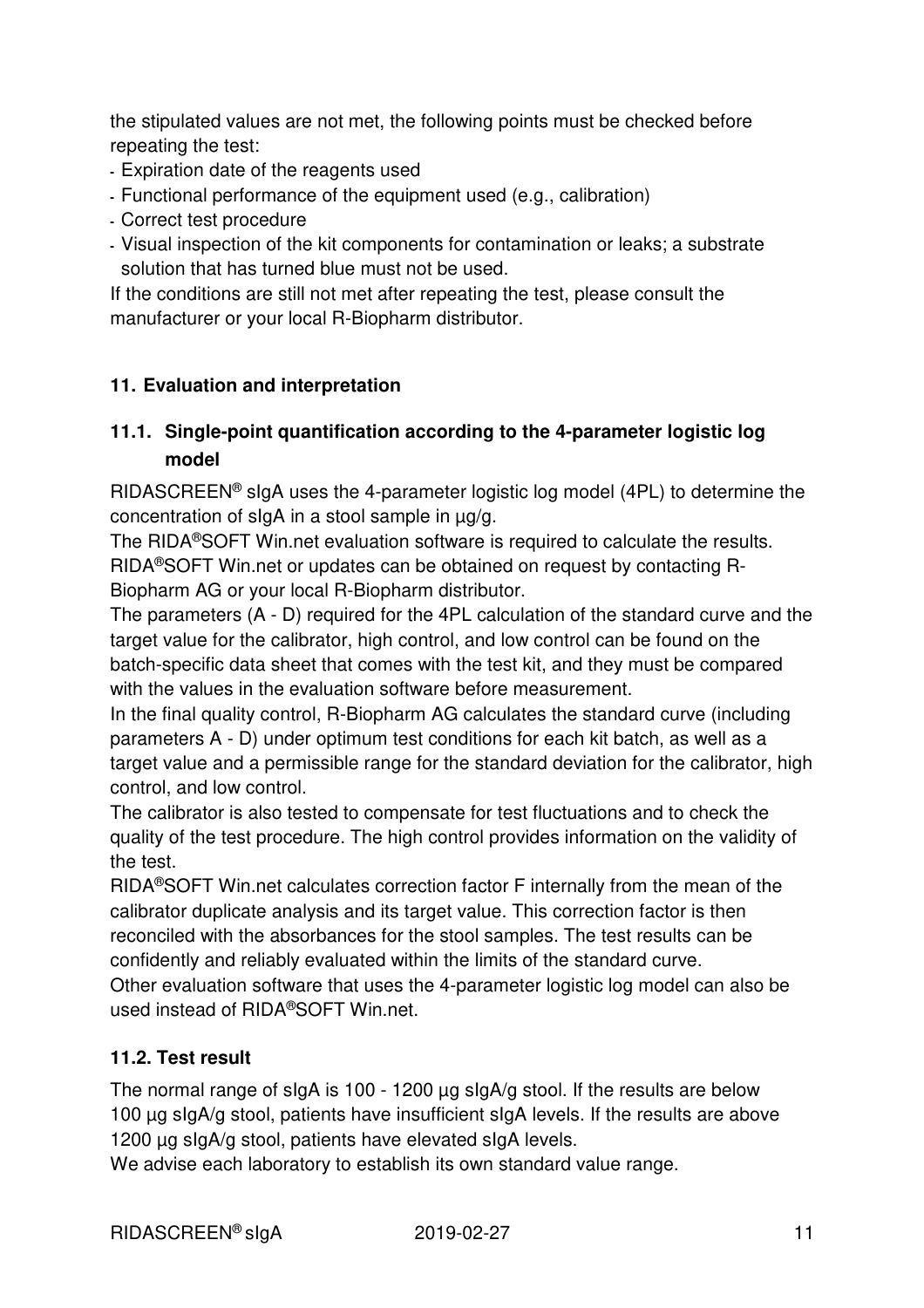#### **12. Limitations of the method**

The RIDASCREEN® sIgA kit detects epitopes of human sIgA in stool samples. A correlation between the level of the determined extinction mean with the severity of clinical symptoms cannot be derived from such. The obtained results must always be interpreted in connection with the clinical signs and symptoms.

#### **13. Performance characteristics**

#### **13.1. Analytical sensitivity**

The analytical sensitivity was determined by analyzing the limit of blank (LoB) using a total of 210 measurements of a buffer, consisting of an extraction buffer and diluent, and by analyzing the limit of detection (LoD) using 70 measurements of a positive control sample. The results are shown in Table 3.

#### **Table 3:** Results of the analytical sensitivity

|     | <b>MV</b><br>[OD 450/620 nm] | $\mu$ g/g |
|-----|------------------------------|-----------|
| LoB | 0.003                        |           |
| LoD | -                            | 65.07     |

#### **13.2. Precision**

The intra- and inter-assay reproducibility of RIDASCREEN® sIgA was determined multiple times on different days while maintaining optimal conditions. The mean value (MV), standard deviation (SD) and coefficient of variation (CV) were calculated from the results. Tables 3 and 4 show the results.

|              | 1. Concentration<br>$[600 \mu g/g]$ | 2. Concentration<br>[1200 µg/g] |
|--------------|-------------------------------------|---------------------------------|
| $MV$ (ng/ml) | 674                                 | 1380                            |
| <b>SD</b>    | 45.6                                | 55.80                           |
| $%$ CV       | 6.8                                 | 4.0                             |

**Tab.4:** Intra-assay reproducibility  $(n = 16)$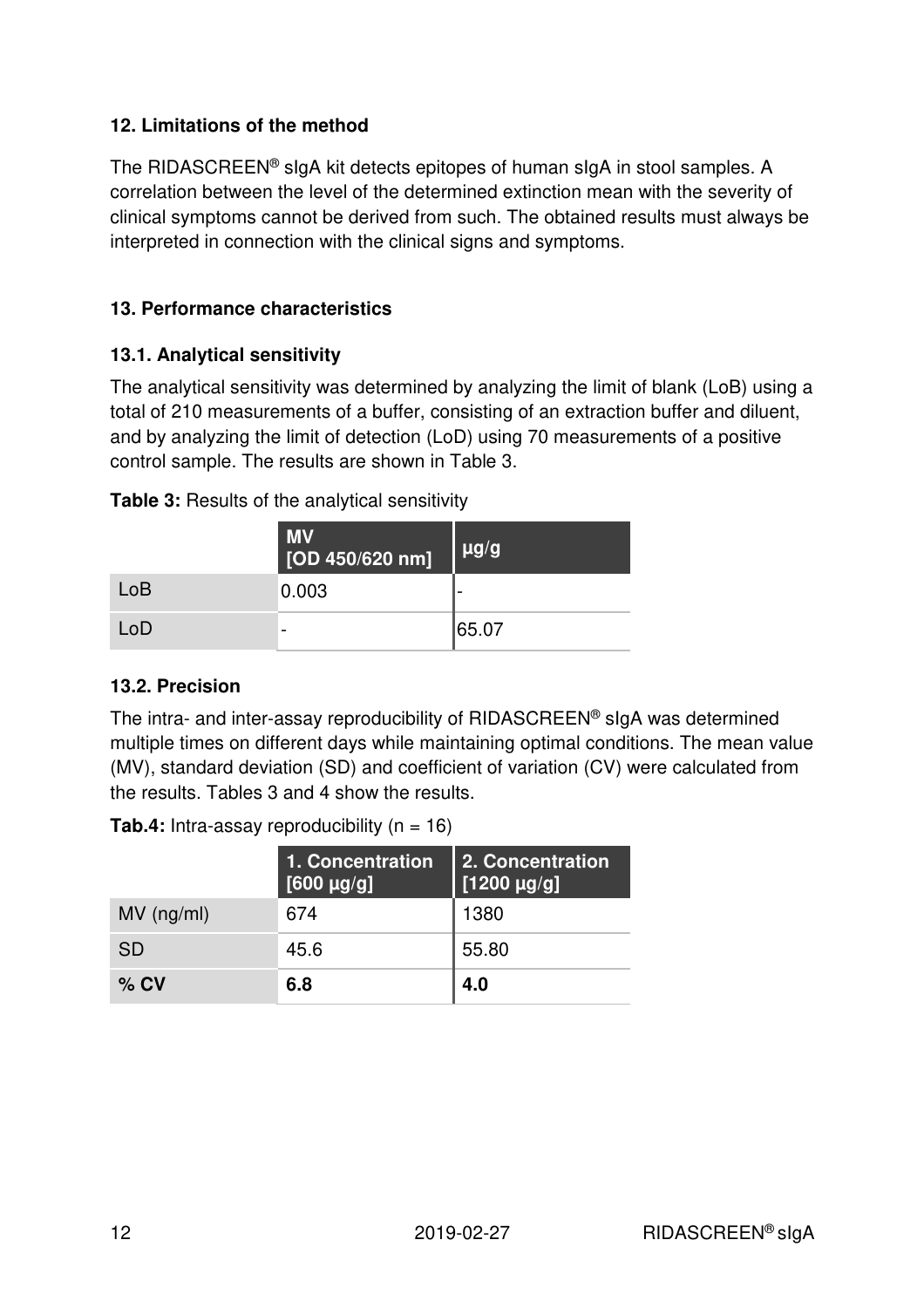|              | 1. Concentration<br>$[660 \text{ µg/g}]$ | 2. Concentration<br>[1500 $\mu$ g/g] |
|--------------|------------------------------------------|--------------------------------------|
| $MV$ (ng/ml) | 677                                      | 1461                                 |
| <b>SD</b>    | 79.7                                     | 85.5                                 |
| $%$ CV       | 11.8                                     | 5.9                                  |

**Table 5:** Inter-assay reproducibility  $(n = 8)$ 

#### **13.3. Linearity of test results**

To check the linearity of RIDASCREEN® sIgA, serial dilution series of several sIgAcontaining stool samples were prepared. sample weights and suspension as well as the first sample dilution were determined as directed in these instructions (see 9.4). The serial dilution steps were then prepared using RIDASCREEN® sample dilution buffer | Diluent  $|3|$ .

The concentrations determined in the test compared to those expected were calculated. Table 5 shows the dilution series of three samples with varying sIgA concentrations.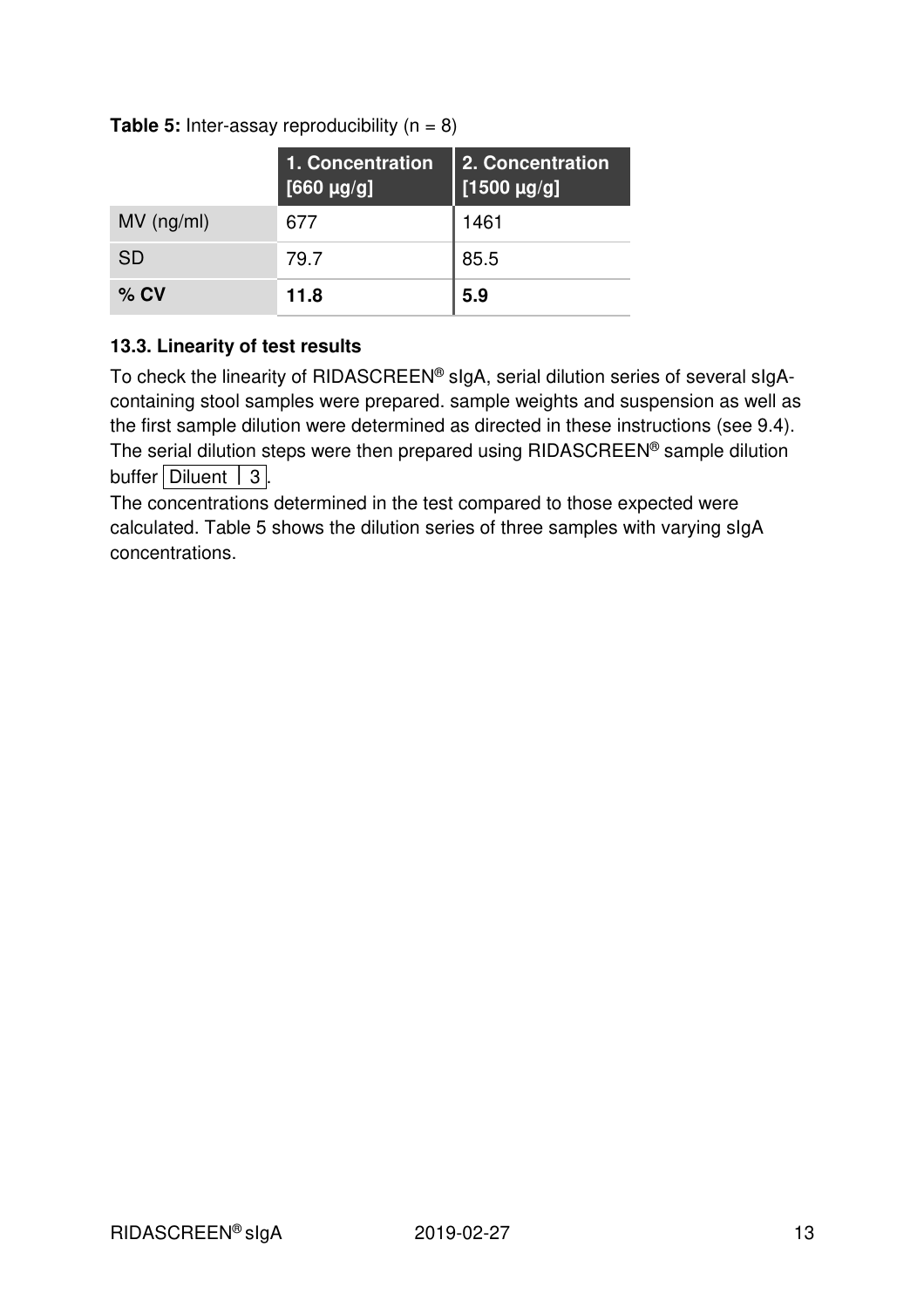| Table 5: Determination of linearity of the test results |
|---------------------------------------------------------|
|---------------------------------------------------------|

| <b>Sample</b>  | <b>Dilution</b> | <b>Determined</b><br>concentration<br>$(\mu g/g)$ | <b>Expected</b><br>concentration<br>$(\mu g/g)$ | <b>Determined</b><br>conc./<br>expected conc. |
|----------------|-----------------|---------------------------------------------------|-------------------------------------------------|-----------------------------------------------|
|                | 1:10,000        | 807.00                                            |                                                 |                                               |
|                | 1:20,000        | 406.00                                            | 403.50                                          | 101 %                                         |
| 1              | 1:40,000        | 207.50                                            | 201.75                                          | 103 %                                         |
|                | 1:80,000        | 104.25                                            | 100.88                                          | 103 %                                         |
|                | 1:160,000       | 57.69                                             | 50.44                                           | 114 %                                         |
|                | <b>MV</b>       |                                                   |                                                 | 105 %                                         |
|                | 1:10,000        | 1175.00                                           |                                                 |                                               |
| $\overline{2}$ | 1:20,000        | 576.50                                            | 587.50                                          | 98 %                                          |
|                | 1:40,000        | 280.25                                            | 293.75                                          | 95 %                                          |
|                | 1:80,000        | 146.38                                            | 146.88                                          | 100 %                                         |
|                | 1:160,000       | 74.69                                             | 73.44                                           | 102 %                                         |
|                | <b>MV</b>       |                                                   |                                                 | 99 %                                          |
|                | 1:10,000        | 378.00                                            |                                                 |                                               |
| 3              | 1:20,000        | 202.50                                            | 189.00                                          | 107%                                          |
|                | 1:40,000        | 107.25                                            | 94.50                                           | 113 %                                         |
|                | 1:80,000        | 58.75                                             | 47.25                                           | 124 %                                         |
|                | 1:160,000       | $\overline{\phantom{0}}$                          | 23.63                                           | $\frac{1}{2}$                                 |
|                | <b>MV</b>       |                                                   |                                                 | 115 %                                         |
|                | MV (total)      |                                                   |                                                 | 106 %                                         |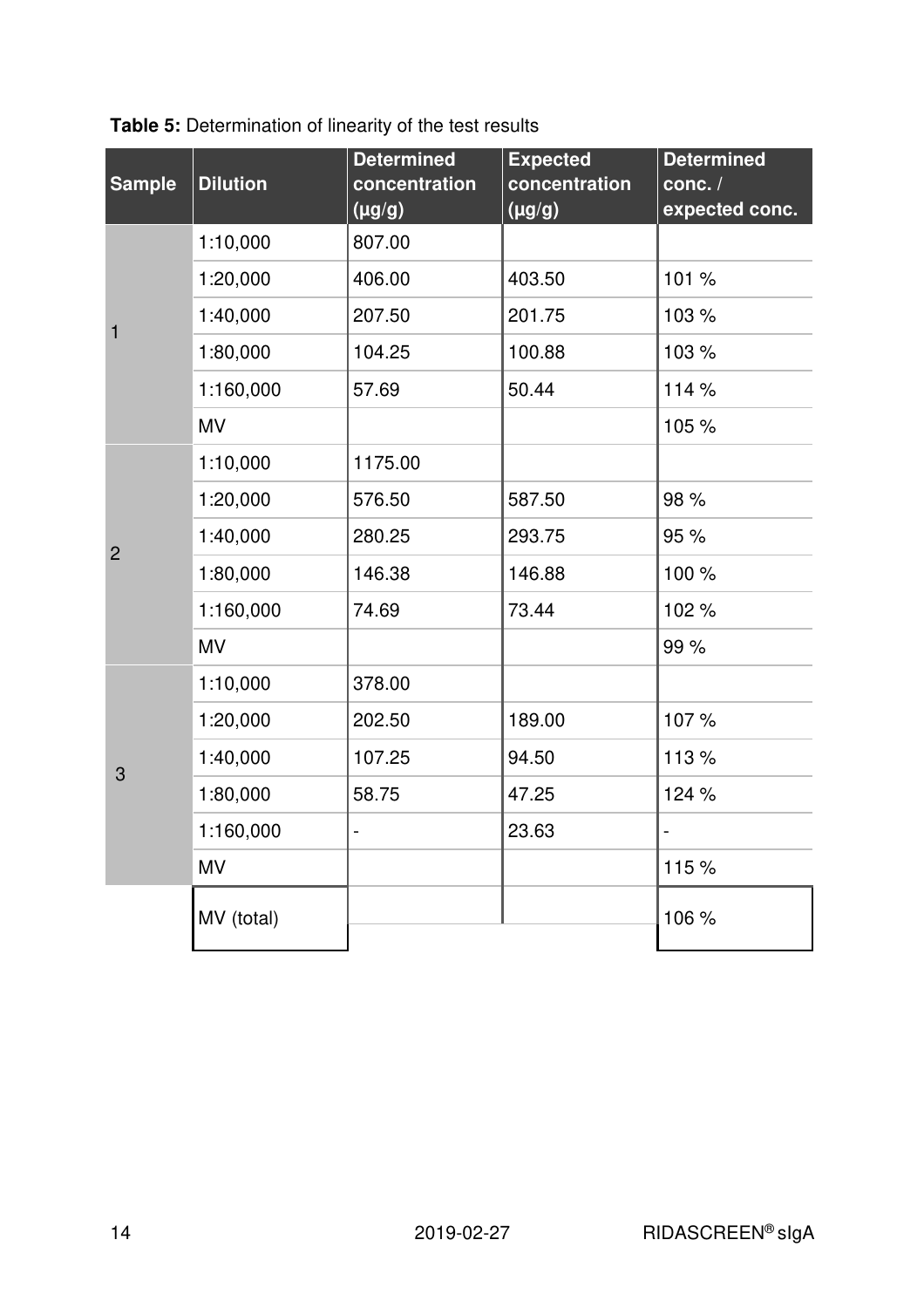# **14. Version history**

| Version number | <b>Chapter and designation</b> |
|----------------|--------------------------------|
| 2019-02-27     | General revision               |
|                | 14. Version history            |
|                | 15. Explanation of symbols     |

# **15. Explanation of symbols**

## General symbols

| For in vitro diagnostic use  |
|------------------------------|
| Consult instructions for use |
| Lot number                   |
| <b>Expires</b>               |
| Store at                     |
| Article number               |
| Number of tests              |
| Date of manufacture          |
| Manufacturer                 |
|                              |

## Test-specific symbols

| Plate        | Microtiter plate               |
|--------------|--------------------------------|
| Extract 10x  | Extraction and dilution buffer |
| Diluent   3  | Sample dilution buffer         |
| Wash buffer  | Wash buffer 10x                |
| Calibrator   | Calibrator                     |
| High control | High control                   |
| Low control  | Low control                    |
| Conjugate    | Conjugate                      |
| SeroSC       | Substrate                      |
| Stop         | Stop solution                  |